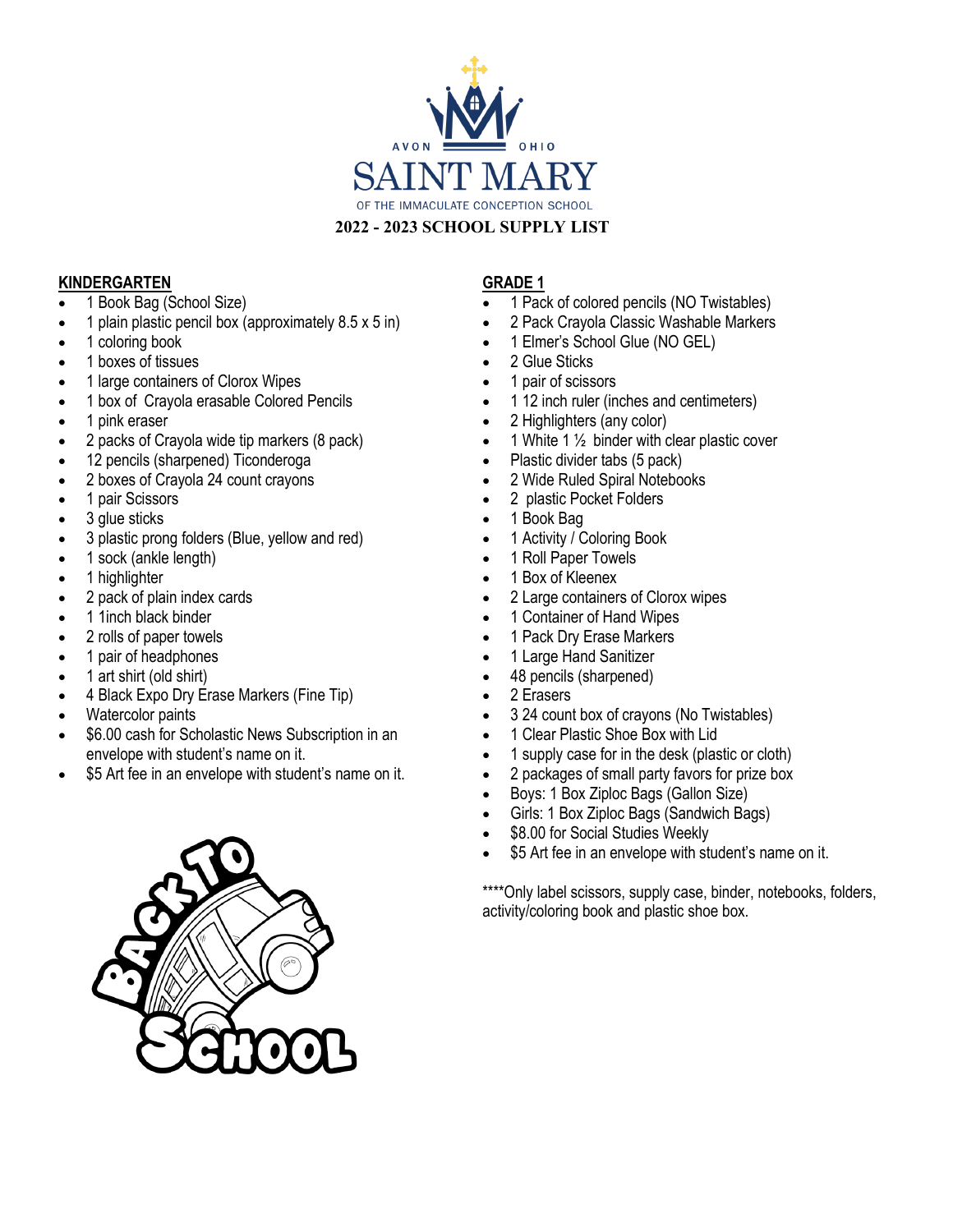### **GRADE 2**

- 8 #2 Pencils (with eraser)
- 2 Red Checking Pencils/Pens
- 1 Zippered Pencil Case
- 2 Eraser
- 1 24 count box of crayons
- 1 Elmer's School Glue (No Gel)
- 4 Glue Sticks
- 1 Pair of scissors
- 1 12" Ruler (with centimeters)
- 1 Pack of Note Cards
- 1 Pack of Classic Color Washable Markers
- 1 Pack Expo Dry Erase Markers
- 1 Box of Colored Pencils
- 4 Wide Ruled Spiral Notebooks
- 4 Pocket Folders
- 1 Activity/Coloring book
- 1 clear Plastic Shoe Box with Lid
- 1 Book Bag
- 2 Large Containers of Clorox Wipes
- 3 Boxes of Kleenex
- 1 Roll Paper Towels
- 2 Packages of Small Party Favors for Prize Box
- \$5 Art fee in an envelope with student's name on it.
- \$12 for subscription to Social Studies and Health Weekly in an envelope with student's name on it.

# **GRADE 3**

- $\overline{24}$  #2 Pencils with erasers (mechanical are okay)
- 3 Red Checking Pencils/Pens 2 black or blue pens
- 1 Zipper Pencil Case or Small Plastic Pencil Box
- 3 Erasers
- 1 24 count box of crayons
- 1 Pair of Scissors
- 1 12" Ruler with metric and inches
- 1 Pack of colored Pencils (12 count)
- 3 packs of 3x5 Index Cards
- 4 Wide Ruled Spiral Notebooks
- 4 Pocket Folders
- 1 Book Bag
- 1 Flash Cards -Multiplication & Division (for home)
- 2 Boxes of Kleenex
- 1 Roll of Paper Towels
- 2 Large Containers of Clorox Wipes
- 2 Highlighters
- 1 Pack Expo Dry Erase Markers
- 1 Sock to use as Eraser
- 1 Activity book/ puzzle book
- 1 Pack Washable Markers
- 6 Glue Sticks
- 1 Box Ziploc Bags (sandwich size)
- 2 small pack of party favors (prizes for prize box)
- \$5 Art fee in an envelope with student's name on it.
- \$12.00 for subscription to Social Studies and Health Weekly in an envelope with student's name on it.

*\*ALL supplies labeled with student's name\**

# **GRADE 4 - 5**

- $\overline{\bullet}$  10 #2 Pencils
- 2 Blue Pens
- 2 Red Pens
- 1 Lunch box or container the size of a lunch box for art/ creative supplies
- 2 Erasers
- 1 24 count Box of Crayons
- 2 Glue Sticks
- 1 Pair of Scissors
- 1 12" Ruler (metric and inches)
- 2 Pack Wide Ruled Loose Leaf Paper
- 1 Pack of Graph Paper
- 2 Composition Notebooks
- 2-Pocket Folders
- 1 Red-English
- 1 Blue-Social Studies
- 1 Yellow-Religion
- 1 Black-Related Arts
- 1 Purple-Math
- 1 Green-Science
- 1 Book Bag
- 1 Bag for Switching Classes (Reusable Grocery Store Tote Bag)
- 1 Pack of Flash Cards (Multiplication and Division)
- 1 Box of Kleenex
- 3 Large Containers of Clorox Wipes (may need to be replenished throughout the year)
- 1 Large Hand Sanitizer
- 2 Highlighters
- 1 Roll of Paper Towels
- 1 Pack of Washable Markers
- 3 Packs of 3x5 Index Cards
- 1 Pack of Colored Pencils
- 1 Package of 8 Dry Erase Markers
- 1 Pair of Earbuds or Headphones
- Boys bring in: 1 Box of Ziplock Bags (Sandwich Size)
- Girls bring in: 1 Box of Ziplock Bags (Gallon Size)
- 1 Webster's New Pocket Dictionary (paperback)
- \$5 Art fee in an envelope with student's name on it.
- \$13.00 for Social Studies Weekly and Time Magazine for Kids in an envelope with student's name on it..